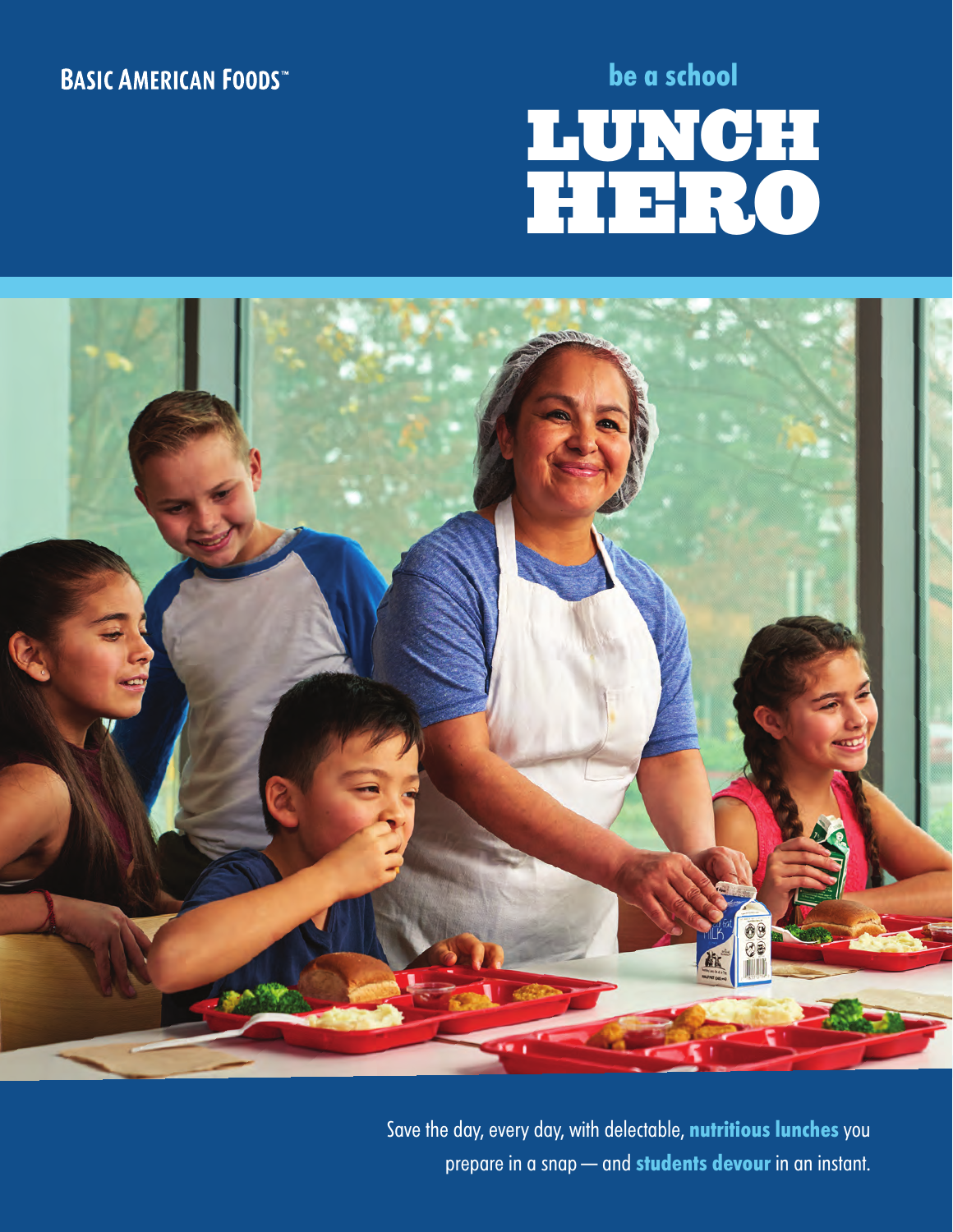

# DISCOVER YOUR SCHOOL LUNCH SUPERPOWERS

Create super meals with nutritious, easy-prep, delicious sides. Basic American Foods (BAF) offers a full range of kid-approved menu options that are sure to please every taste — and budget.

## FLAVOR ALWAYS COMES FIRST.

If a dish doesn't taste great, kids just won't eat it. So we've developed student-friendly recipes that will have them lining up and cleaning their plates.

## KEEP IT SIMPLE.

Our foods feature quick, just-add-water prep so that your staff of food heroes can spend their time creating great tasting sides and more, and not waste time peeling or chopping.

## DELIVER REAL NUTRITION.

You need the right ingredients to make really great meals, and our foods meet multiple USDA guidelines with no preservatives, no artificial colors or flavors, and lower sodium options.

## DISH UP VALUE WITH EVERY SERVING.

Our foods give you the highest servings per case, so you need less storage, and with no food waste, you get the most servings per dollar.



## **THERE'S NO LIMIT TO BAF POTATOES AND BEANS**

Because they qualify as vegetables, legumes or meat alternatives, you can add them to your menu, every day. Your students get more of the sides they crave, while you get a boost in your daily participation.

## **MEAL PATTERN CONTRIBUTIONS:**

- **All BAF Potatoes:** starchy veg
- **BAF Sweet Potatoes:** red/orange veg and starchy veg
- **All BAF Beans:** legume, other veg, meat alternate
- **BAF Lentil Penne:** legume or meat alternate\*

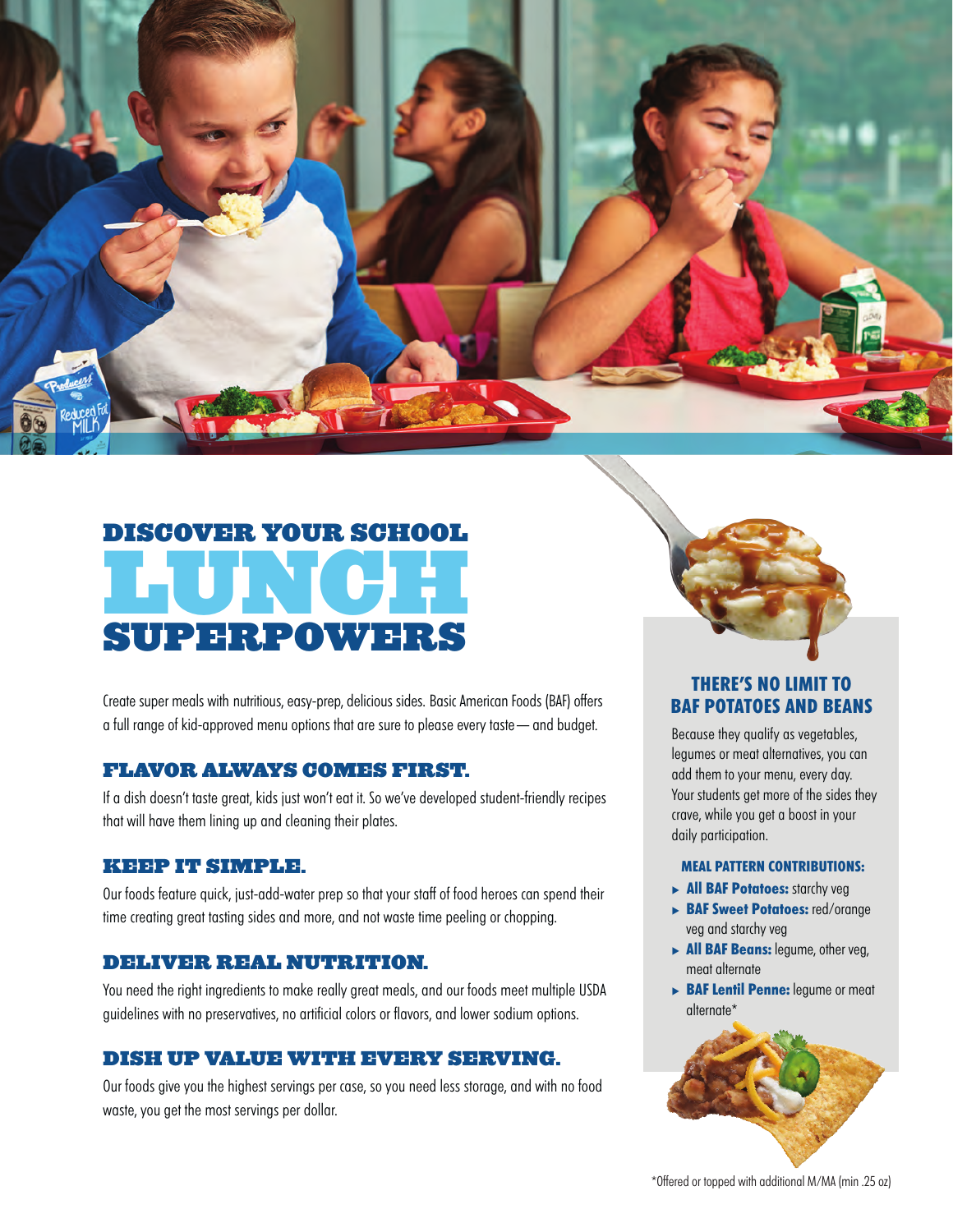## KEEP KIDS COMING BACK FOR MORE WITH THESE FAVORITE MENU CHOICES





Satisfying layers of comfort are the ultimate feel-good food that students never stop craving. 50% less sodium, no artificial colors or flavors.

### **LOWER SODIUM**

**Scalloped Potato Casserole – Reduced Sodium** Potatoes layered in a buttery sauce. [SKU 94595]

#### **LOWER SODIUM**

**Au Gratin Potato Casserole – Reduced Sodium** Gooey, cheesy potatoes kids can't resist. [SKU 20922]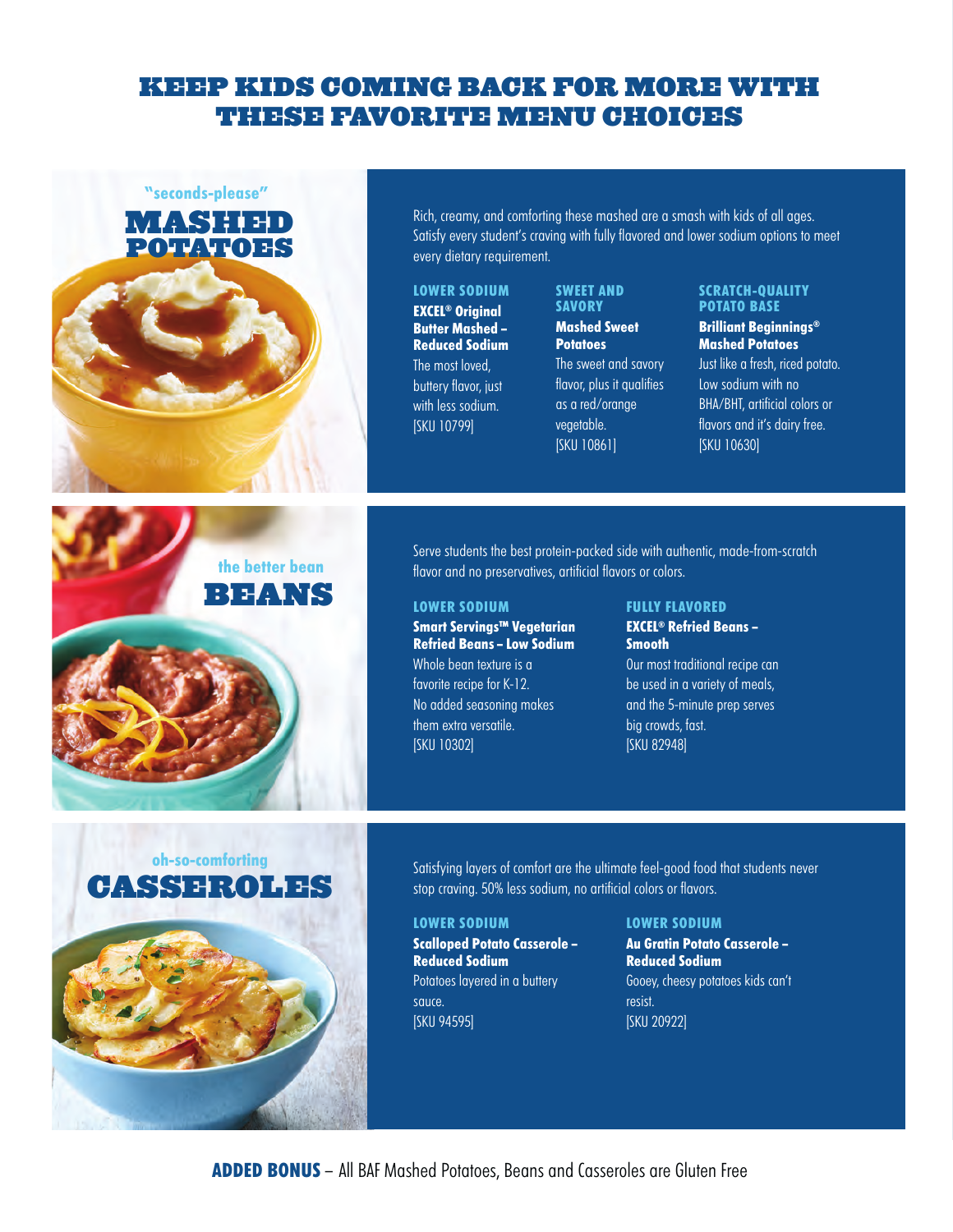| <b>FOOD KIDS LOVE</b><br><b>SERVINGS</b>                              |       |              |                       |                 |                |               | <b>MEAL PATTERN CONTRIBUTION</b><br>Information based on the USDA Food and Nutrition Service Food Buying Guide. Reflects creditable serving amount<br>(vegetable, legume, meat/meat alternate). Meal Pattern Contribution Sheets available on baffoodservice.com<br>HALF-CUP CONTRIBUTION EQUIVALENT (unless otherwise specified) ** |                       |                  |         |         |                  |                         |              |                     | <b>USDA COMMODITY</b><br>2021-2022 SEPDS<br>COMMODITY CODES<br>Potatoes: 110227<br>Beans: 110381 |                 |                 |                      |             |
|-----------------------------------------------------------------------|-------|--------------|-----------------------|-----------------|----------------|---------------|--------------------------------------------------------------------------------------------------------------------------------------------------------------------------------------------------------------------------------------------------------------------------------------------------------------------------------------|-----------------------|------------------|---------|---------|------------------|-------------------------|--------------|---------------------|--------------------------------------------------------------------------------------------------|-----------------|-----------------|----------------------|-------------|
| <b>DESCRIPTION</b>                                                    | SKU   | <b>PACK</b>  | <b>NET WT</b><br>(LB) | <b>PKG</b>      | <b>CASE</b>    | <b>KOSHER</b> | <b>ALLERGENS</b>                                                                                                                                                                                                                                                                                                                     | <b>GLUTEN</b><br>FREE | SVG SIZE<br>(0Z) | SVG/PKG | SVG/CS  | <b>TOTAL CAL</b> | <b>PROTEIN</b><br>(G)   | CARB.<br>(G) | <b>FIBER</b><br>(G) | FAT<br>(G)                                                                                       | SAT. FAT<br>(G) | SODIUM<br>(MG)  | DF.<br><b>POUNDS</b> | DF<br>VALUE |
| <b>MASHED POTATOES</b>                                                |       |              |                       |                 |                |               |                                                                                                                                                                                                                                                                                                                                      |                       |                  |         |         |                  |                         |              |                     |                                                                                                  |                 |                 |                      |             |
| <b>Brilliant Beginnings<sup>®</sup></b> (Scratch quality potato base) |       |              |                       |                 | 4 oz. prepared |               |                                                                                                                                                                                                                                                                                                                                      |                       |                  |         |         |                  |                         |              |                     |                                                                                                  |                 |                 |                      |             |
| Mashed Potatoes                                                       | 10630 | $6/26$ oz    | 9.75                  | 30 <sup>°</sup> | 180            | PAREVE OU     | None                                                                                                                                                                                                                                                                                                                                 |                       | 3.01             | 40.52   | 243.1   | 60               | ി                       |              |                     |                                                                                                  |                 | 110             | 48.75                | \$4.06      |
| <b>Potato Pearls® Fully Flavored</b><br>4 oz. prepared                |       |              |                       |                 |                |               |                                                                                                                                                                                                                                                                                                                                      |                       |                  |         |         |                  |                         |              |                     |                                                                                                  |                 |                 |                      |             |
| <b>EXCEL<sup>®</sup></b> Original Butter Mashed                       | 76468 | 12/28 oz     | 21                    | 42              | 504            | $OU-D$        | Milk                                                                                                                                                                                                                                                                                                                                 |                       | 4.18             | 39.74   | 476.85  | 70               | $\mathcal{D}$           | 4            |                     |                                                                                                  | $\Omega$        | 340             | 105                  | \$8.74      |
|                                                                       | 10056 | $1/40$ lb    | 40                    | 949             | $ \,$          | $OU-D$        | Milk                                                                                                                                                                                                                                                                                                                                 | $\mathsf{v}$          | 3.85             | 908.28  | 908.28  | 70               | $\overline{2}$          | 4            |                     |                                                                                                  | $\Omega$        | 340             | 200                  | \$16.64     |
| <b>EXCEL<sup>®</sup></b> Creamy Butter Mashed w/ Skins                | 10040 | 12/27.16 oz  | 20.37                 | 39              | 468            | $OU-D$        | Milk                                                                                                                                                                                                                                                                                                                                 | $\mathsf{v}$          | 4.22             | 37.23   | 446.77  | 80               | $\overline{2}$          | 4            |                     |                                                                                                  | $\Omega$        | 440             | 101.85               | \$8.47      |
| <b>EXCEL<sup>®</sup> Redskin Mashed</b>                               | 10349 | $8/32.5$ oz  | 16.25                 | 42              | 336            | $OU-D$        | Milk                                                                                                                                                                                                                                                                                                                                 | <b>V</b>              | 3.93             | 43.21   | 345.7   | 80               | $\overline{2}$          | 15           |                     | 1.5                                                                                              | $\Omega$        | 350             | 81.25                | \$6.76      |
| EXCEL® Gold Mashed                                                    | 10379 | 8/31.9 oz    | 15.95                 | 42              | 336            | $OU-D$        | <b>Milk</b>                                                                                                                                                                                                                                                                                                                          | $\mathsf{v}$          | 3.98             | 42.49   | 339.94  | 80               | $\gamma$                | 15           |                     | 1.5                                                                                              | $\Omega$        | 350             | 79.75                | \$6.64      |
| Nature's Own Mashed                                                   | 10169 | 10/29.3 oz   | 18.31                 | 40              | 400            | $OU-D$        | Milk                                                                                                                                                                                                                                                                                                                                 | $\mathbf{V}$          | 4.11             | 40.75   | 407.46  | 80               | ່າ                      | 15           |                     | 1.5                                                                                              | 0.5             | 240             | 91.55                | \$7.62      |
| Country Style Mashed                                                  | 81056 | 12/30.7 oz   | 23.03                 | 40              | 480            | $OU-D$        | Milk                                                                                                                                                                                                                                                                                                                                 |                       | 3.8              | 41.78   | 501.37  | 80               | $\overline{2}$          | 15           |                     |                                                                                                  | $\Omega$        | 310             | 115.15               | \$9.58      |
| Golden Extra Rich Mashed                                              | 53498 | 12/29.6 oz   | 22.2                  | 39              | 468            | $OU-D$        | Milk                                                                                                                                                                                                                                                                                                                                 | $\mathsf{V}$          | 3.72             | 42.52   | 510.18  | 70               | $\overline{2}$          | 15           |                     | $\bigcap$                                                                                        | $\Omega$        | 320             | 111                  | \$9.24      |
|                                                                       | 14110 | $6/3.7$ lb   | 22.2                  | 79              | 474            | $0U-D$        | Milk                                                                                                                                                                                                                                                                                                                                 | $\mathsf{v}$          | 3.71             | 85.03   | 510.18  | 70               | $\overline{2}$          | 15           |                     |                                                                                                  | $\Omega$        | 320             | 111                  | \$9.24      |
|                                                                       | 70659 | $1/50$ lb    | 50                    | 1064            | $-$            | $OU-D$        | Milk                                                                                                                                                                                                                                                                                                                                 |                       | 3.7              | 1149.06 | 1149.06 | 70               | $\mathcal{P}$           | 15           |                     |                                                                                                  | $\Omega$        | 320             | 250                  | \$20.80     |
| <b>Mashed Sweet Potatoes</b>                                          | 10861 | 10/26.7 oz   | 16.7                  | 23              | 230            | $0U-D$        | Milk                                                                                                                                                                                                                                                                                                                                 |                       | 4.31             | 21.48   | 214.8   | 140              | $\eta$                  | 29           | $\overline{3}$      | 1.5                                                                                              | 1.5             | 210             | 83.3                 | \$6.93      |
| <b>Potato Pearls® Lower Sodium</b><br>4 oz. prepared                  |       |              |                       |                 |                |               |                                                                                                                                                                                                                                                                                                                                      |                       |                  |         |         |                  |                         |              |                     |                                                                                                  |                 |                 |                      |             |
| <b>EXCEL<sup>®</sup> Original Butter Mashed - Reduced Sodium</b>      | 10799 | 12/28 oz     | 21                    | 42              | 504            | $OU-D$        | Milk                                                                                                                                                                                                                                                                                                                                 |                       | 4.16             | 39.98   | 479.79  | 70               | $\mathcal{D}$           | 4            |                     |                                                                                                  | $\Omega$        | 180             | 105                  | \$8.74      |
| Smart Servings™ Mashed w/Vit C - Low Sodium                           | 10426 | 12/26.5 oz   | 19.88                 | 41              | 492            | $0U-D$        | Milk                                                                                                                                                                                                                                                                                                                                 | $\mathbf{v}$          | 4.1              | 39.98   | 479.7   | 70               | $\overline{2}$          | 14           |                     | 0.5                                                                                              | $\Omega$        | 90              | 99.4                 | \$8.27      |
| Extra Rich Mashed - Low Sodium                                        | 81837 | $6/3.55$ lb  | 21.3                  | 78              | 468            | $OU-D$        | Milk                                                                                                                                                                                                                                                                                                                                 | $\mathsf{V}$          | 3.67             | 85.12   | 510.72  | 70               | $\mathcal{D}$           | 15           |                     | $\Omega$                                                                                         | $\bigcap$       | 10 <sup>°</sup> | 106.5                | \$8.86      |
| Value (High-volume preparation in a mixer)<br>17g dry                 |       |              |                       |                 |                |               |                                                                                                                                                                                                                                                                                                                                      |                       |                  |         |         |                  |                         |              |                     |                                                                                                  |                 |                 |                      |             |
| Mashed Potato Granules Complete, Non-Dairy w/Vit C - L/S              | 10215 | $6/5.31$ lb  | 31.86                 | 142             | 852            | PAREVE OU     | None                                                                                                                                                                                                                                                                                                                                 |                       | 3.6              | 133.14  | 798.84  | 70               | $\overline{2}$          | 14           |                     | $\bigcap$                                                                                        | $\Omega$        | 10              | 159.3                | \$13.25     |
| Mashed Potato Granule, Non-Dairy w/Vit C - L/S                        | 10217 | $6/5.75$ lb  | 34.5                  | 154             | 924            | PAREVE OU     | None                                                                                                                                                                                                                                                                                                                                 |                       | 3.85             | 144.32  | 865.92  | 70               | $\mathcal{D}$           | 4            |                     | $\overline{0}$                                                                                   | $\Omega$        | 10 <sup>°</sup> | 172.5                | \$14.35     |
| <b>CASSEROLES</b><br>4 oz. prepared                                   |       |              |                       |                 |                |               |                                                                                                                                                                                                                                                                                                                                      |                       |                  |         |         |                  |                         |              |                     |                                                                                                  |                 |                 |                      |             |
| Au Gratin Potato Casserole - Reduced Sodium                           | 20922 | $6/2.25$ lb  | 13.5                  | 44              | 264            | None          | Milk                                                                                                                                                                                                                                                                                                                                 |                       | 5.59             | 31.43   | 188.58  | 120              | $\overline{2}$          | 25           |                     |                                                                                                  | $\Omega$        | 280             | 67.5                 | \$5.62      |
| Scalloped Potato Casserole - Reduced Sodium                           | 94595 | $6/2.25$ lb  | 13.5                  | 44              | 264            | None          | Milk                                                                                                                                                                                                                                                                                                                                 |                       | 5.37             | 32.76   | 196.55  | 110              | $\overline{2}$          | 24           |                     |                                                                                                  | $\Omega$        | 210             | 67.5                 | \$5.62      |
| <b>PLANT PROTEIN</b>                                                  |       |              |                       |                 | 4 oz. prepared |               |                                                                                                                                                                                                                                                                                                                                      |                       |                  |         |         |                  |                         |              |                     |                                                                                                  |                 |                 |                      |             |
| Vegetarian Refried Pinto Beans                                        | 54914 | $6/27.09$ oz | 10.16                 | 23              | 138            | None          | None                                                                                                                                                                                                                                                                                                                                 |                       | 5.46             | 16.69   | 100.12  | 170              | $\overline{\mathbf{H}}$ | 28           | $\mathbf{H}$        | 1.5                                                                                              | 0.5             | 650             | 8.74                 | \$5.61      |
| Seasoned Vegetarian Refried Pinto Beans                               | 10166 | $6/28.1$ oz  | 10.54                 | 23              | 138            | None          | None                                                                                                                                                                                                                                                                                                                                 | $\mathsf{v}$          | 5.51             | 16.69   | 100.16  | 170              | $\vert \vert \vert$     | 29           | $\overline{11}$     | $\gamma$                                                                                         | 0.5             | 690             | 8.71                 | \$5.60      |
| Smart Servings™ Vegetarian Refried Pinto Beans - Low Sodium           | 10302 | $6/26.25$ oz | 9.84                  | 23              | 138            | None          | None                                                                                                                                                                                                                                                                                                                                 | V                     | 5.29             | 17.04   | 102.27  | 160              | 1                       | 28           | 1                   |                                                                                                  | $\theta$        | 170             | 8.87                 | \$5.70      |
| EXCEL <sup>®</sup> Refried Pinto Beans - Smooth*                      | 82948 | $6/29.77$ oz | 11.16                 | 23              | 138            | None          | None                                                                                                                                                                                                                                                                                                                                 | V                     | 5.57             | 16.82   | 100.9   | 200              | 10 <sup>°</sup>         | 28           | 10                  | $\sqrt{6}$                                                                                       | $\mathcal{D}$   | 700             | 8.83                 | \$5.67      |
|                                                                       | 11398 | $1/50$ lb    | 50                    | 630             | $\sim$         | None          | None                                                                                                                                                                                                                                                                                                                                 |                       | 5.57             | 452.08  | 452.08  | 200              | 10                      | 28           | 10                  | $\overline{6}$                                                                                   | $\overline{2}$  | 700             | 39.56                | \$25.42     |
| Refried Pinto Beans*                                                  | 67245 | $6/29.77$ oz | 11.16                 | 23              | 138            | None          | None                                                                                                                                                                                                                                                                                                                                 | V                     | 5.52             | 16.97   | 101.84  | 200              | 10                      | 28           | 10                  | $\overline{5}$                                                                                   | $\overline{2}$  | 660             | 8.91                 | \$5.72      |
| Seasoned Vegetarian Black Beans                                       | 60045 | $6/26.9$ oz  | 10.09                 | 23              | 138            | PAREVE OU     | None                                                                                                                                                                                                                                                                                                                                 | V                     | 6.67             | 13.63   | 81.76   | 210              | 13                      | 36           | 13                  | 1.5                                                                                              | 0.5             | 490             | 8.59                 | \$5.52      |
| Quick-Start <sup>®</sup> Vegetarian Chili                             | 10298 | $6/20.8$ oz  | 7.8                   | 25              | 150            | PAREVE OU     | None                                                                                                                                                                                                                                                                                                                                 | $\mathsf{V}$          | 12.24            | 8.29    | 49.75   | 260              | 4                       | 46           | 13                  | 1.5                                                                                              | $\theta$        | 710             | 4.84                 | \$3.11      |
| <b>NEW!</b> Lentil Penne                                              | 10847 | $2/5$ lb     | $10-10$               | 29              | 58             | PAREVE OU     | None                                                                                                                                                                                                                                                                                                                                 | $\mathsf{v}$          | 2.1              | 38      | 76      | 220              | 12                      | 40           |                     | $\theta$                                                                                         | $\Omega$        | $\mathbf{0}$    | $\sim$               | $\sim$      |

S = Smart Snack Approved Information subject to changes, errors and exclusions. The state of exclusions and exclusions. The state of the state of the state of the state of the state of the state of the state of the state o